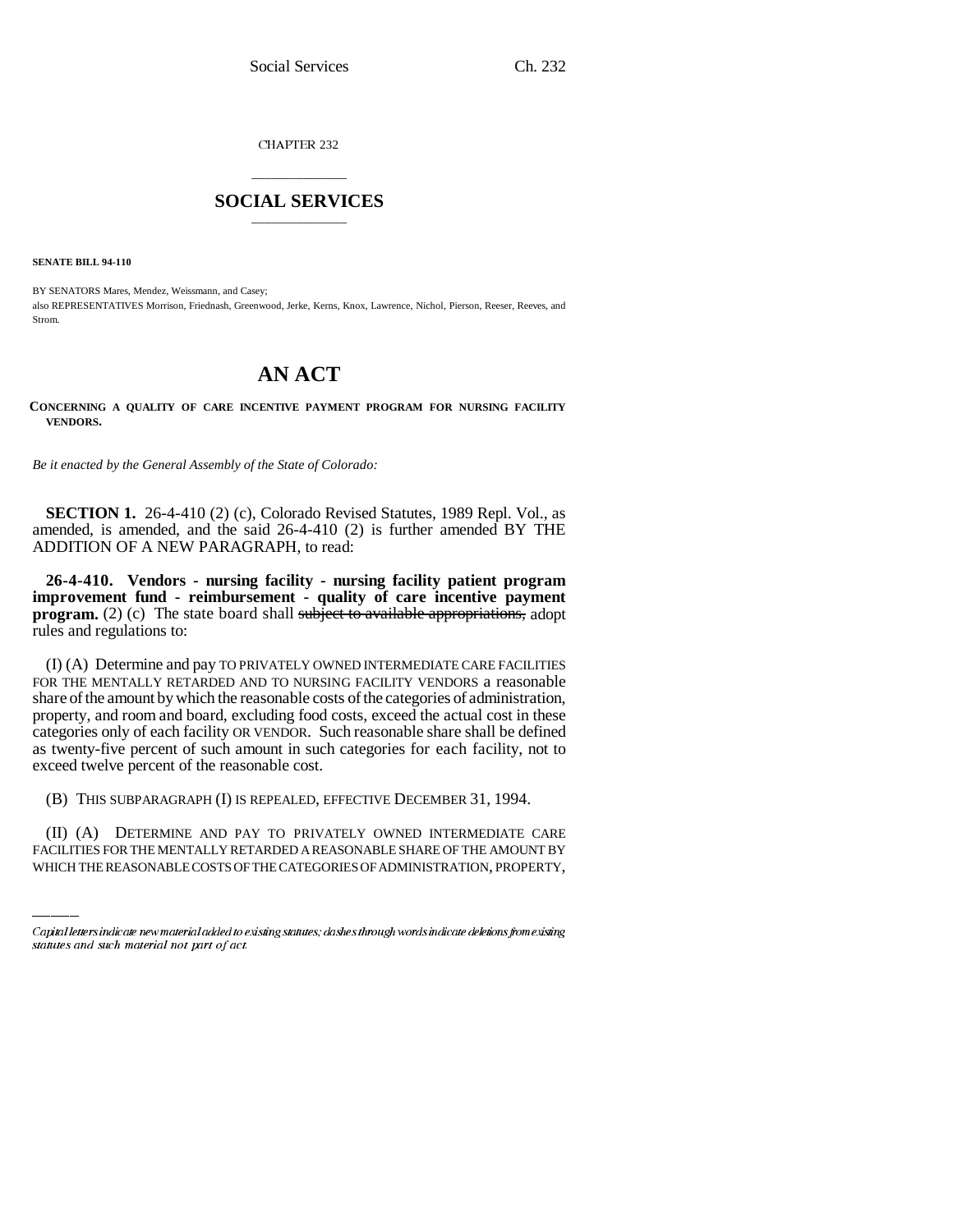## Ch. 232 Social Services

AND ROOM AND BOARD, EXCLUDING FOOD COSTS, EXCEED THE ACTUAL COST IN THESE CATEGORIES ONLY. SUCH REASONABLE SHARE SHALL BE DEFINED AS TWENTY-FIVE PERCENT OF SUCH AMOUNT IN SUCH CATEGORIES FOR EACH FACILITY, NOT TO EXCEED TWELVE PERCENT OF THE REASONABLE COST.

(B) DETERMINE AND PAY TO NURSING FACILITY VENDORS A REASONABLE SHARE OF THE AMOUNT BY WHICH THE REASONABLE COSTS OF THE CATEGORIES OF ADMINISTRATION, PROPERTY, AND ROOM AND BOARD, EXCLUDING FOOD COSTS, EXCEED THE ACTUAL COST IN THESE CATEGORIES ONLY OF EACH FACILITY VENDOR. SUCH REASONABLE SHARE SHALL BE DEFINED AS TWELVE AND ONE-HALF PERCENT OF SUCH AMOUNT IN SUCH CATEGORIES FOR EACH FACILITY, NOT TO EXCEED TWELVE PERCENT OF THE REASONABLE COST. AS USED IN THIS SUB-SUBPARAGRAPH (B), "NURSING FACILITY VENDOR" SHALL HAVE THE SAME MEANING AS SET FORTH IN SUBPARAGRAPH (VII) OF PARAGRAPH (c.5) OF SUBSECTION (2) OF THIS SECTION.

(C) THIS SUBPARAGRAPH (II) SHALL TAKE EFFECT JANUARY 1, 1995.

(c.5) (I) THERE IS HEREBY ESTABLISHED A QUALITY OF CARE INCENTIVE PAYMENT PROGRAM FOR THE PURPOSE OF ENCOURAGING IMPROVEMENT IN THE QUALITY OF CARE PROVIDED BY NURSING FACILITY VENDORS. THE SUM OF ALL INCENTIVE PAYMENTS MADE UNDER THE PROGRAM SHALL BE EQUAL TO THE AGGREGATE SUM OF PAYMENTS MADE TO ALL NURSING FACILITY VENDORS UNDER SUB-SUBPARAGRAPH (B) OF SUBPARAGRAPH (II) OF PARAGRAPH (c) OF THIS SUBSECTION (2).

(II) BEGINNING JANUARY 1, 1995, THE DEPARTMENT SHALL ISSUE INCENTIVE PAYMENTS UNDER THE PROGRAM TO NURSING FACILITY VENDORS THAT MEET THE CRITERIA ESTABLISHED BY THE DEPARTMENT THROUGH RULES AND REGULATIONS. IN DETERMINING WHICH VENDORS SHALL BE ELIGIBLE TO RECEIVE INCENTIVE PAYMENTS, THE DEPARTMENT SHALL CONSIDER THE FOLLOWING FACTORS:

(A) WHETHER THE VENDOR IS DELIVERING A HIGH LEVEL OF QUALITY OF CARE AS MEASURED BY THE NUMBER OF VALIDATED AND PROVEN DEFICIENCIES ON THE VENDOR'S LAST FULL RECERTIFICATION SURVEY;

(B) WHETHER THE VENDOR IS MEETING SUCH OTHER PATIENT CARE STANDARDS AS MAY BE ADOPTED BY THE DEPARTMENT AFTER CONSIDERING THE ADVICE OF THE ADVISORY COMMITTEE CREATED BY SUBPARAGRAPH (VI) OF THIS PARAGRAPH (c.5);

(C) THE NUMBER OF DAYS OF CARE PROVIDED ANNUALLY UNDER THE STATE MEDICAL ASSISTANCE PROGRAM;

(D) THE RESIDENT CARE CHARACTERISTICS; AND

(E) THE FACILITY SIZE AND LOCATION.

(III) THE DEPARTMENT SHALL PROMULGATE RULES AND REGULATIONS ESTABLISHING THE DOLLAR AMOUNTS OF INCENTIVE PAYMENTS AVAILABLE THROUGH THE PROGRAM. INCENTIVE PAYMENTS MAY BE GRADUATED IN AMOUNT IN ORDER TO PROVIDE HIGHER PAYMENTS TO THOSE NURSING FACILITY VENDORS WHICH PROVIDE A COMPARATIVELY HIGHER DEGREE OF QUALITY CARE.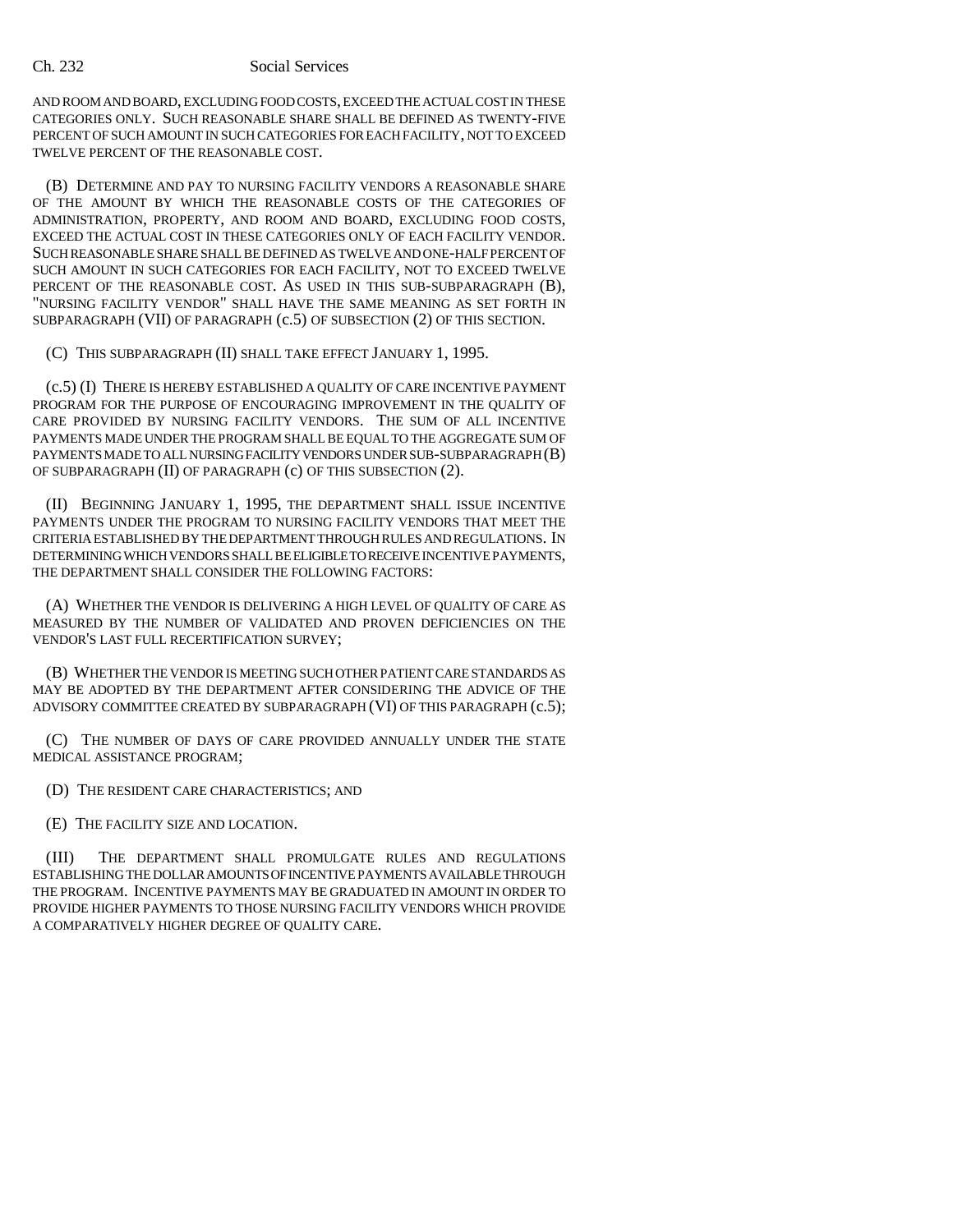## Social Services Ch. 232

(IV) (A) FOR THE PERIOD BEGINNING JANUARY 1, 1995, AND ENDING JUNE 30, 1995, THE DEPARTMENT SHALL ASSESS ALL NURSING FACILITY VENDORS IN ACCORDANCE WITH THE CRITERIA ADOPTED PURSUANT TO SUBPARAGRAPH (II) OF THIS PARAGRAPH (c.5) FOR THE PURPOSE OF IDENTIFYING THOSE VENDORS THAT ARE ELIGIBLE TO RECEIVE QUALITY INCENTIVE PAYMENTS. BASED ON SUCH ASSESSMENT, THE DEPARTMENT SHALL ISSUE QUALITY INCENTIVE PAYMENTS TO A MINIMUM OF FORTY-FIVE PERCENT OF ALL SUCH VENDORS.

(B) BEGINNING JULY 1, 1995, AND ON JULY 1 OF EACH FISCAL YEAR THEREAFTER, THE DEPARTMENT SHALL REASSESS ALL NURSING FACILITY VENDORS IN ACCORDANCE WITH THE CRITERIA ADOPTED PURSUANT TO SUBPARAGRAPH (II) OF THIS PARAGRAPH (c.5) FOR THE PURPOSE OF IDENTIFYING THOSE VENDORS THAT ARE ELIGIBLE TO RECEIVE QUALITY INCENTIVE PAYMENTS. BASED ON SUCH ASSESSMENT, THE DEPARTMENT SHALL ISSUE ANNUAL QUALITY INCENTIVE PAYMENTS.

(V) IN THE EVENT A NURSING FACILITY VENDOR IS DENIED AN INCENTIVE PAYMENT UNDER THIS PARAGRAPH (c.5), THE VENDOR SHALL BE AFFORDED AN OPPORTUNITY FOR A HEARING IN ACCORDANCE WITH THE PROVISIONS OF SECTION 24-4-105, C.R.S., AS ADMINISTERED UNDER SECTION 25.5-1-107 (2), C.R.S., AND THE RULES AND REGULATIONS PROMULGATED BY THE DEPARTMENT WHICH GOVERN AGGRIEVED PROVIDER APPEALS OF RATE DETERMINATIONS, WITHOUT FIRST MEETING THE REQUIREMENT OF INFORMAL RECONSIDERATION BY THE DEPARTMENT.

(VI) (A) THERE IS HEREBY CREATED AN ADVISORY COMMITTEE OF NINE PERSONS TO STUDY AND MAKE RECOMMENDATIONS TO THE STATE DEPARTMENT ON THE APPROPRIATE METHOD OF MEASURING A "HIGH LEVEL OF QUALITY CARE" FOR THE PURPOSE OF MAKING PAYMENTS TO VENDORS UNDER THIS PARAGRAPH (c.5). THE COMMITTEE SHALL BE APPOINTED BY THE EXECUTIVE DIRECTOR OF THE STATE DEPARTMENT AND SHALL BE COMPOSED OF ONE REPRESENTATIVE FROM SUCH DEPARTMENT, TWO INDIVIDUALS WHO REPRESENT THE INTERESTS OF CONSUMERS, ONE REPRESENTATIVE OF THE STATE DEPARTMENT OF PUBLIC HEALTH AND ENVIRONMENT, AND ONE REPRESENTATIVE FROM THE STATE LONG-TERM CARE OMBUDSMAN OFFICE. THE REMAINING FOUR MEMBERS SHALL BE SELECTED FROM A LIST OF NOMINEES RECOMMENDED BY PROPRIETARY AND NONPROPRIETARY FACILITIES AS FOLLOWS: TWO REPRESENTATIVES FROM THE LONG-TERM CARE FACILITY ASSOCIATION FOR PROPRIETARY FACILITIES; AND TWO REPRESENTATIVES OF THE LONG-TERM CARE FACILITY ASSOCIATION FOR NONPROPRIETARY FACILITIES. THE COMMITTEE MEMBERS SHALL SERVE WITHOUT COMPENSATION. APPOINTMENTS SHALL BE MADE FOR TERMS OF TWO YEARS. VACANCIES WHICH OCCUR DURING ANY TERM SHALL BE FILLED BY THE EXECUTIVE DIRECTOR FOR THE REMAINDER OF SUCH TERM.

(B) THIS SUBPARAGRAPH (VI) IS REPEALED, EFFECTIVE JULY 1, 2000. PRIOR TO SAID REPEAL, THE ADVISORY COMMITTEE SHALL BE REVIEWED AS PROVIDED FOR IN SECTION 2-3-1203, C.R.S.

(VII) AS USED IN THIS PARAGRAPH (c.5), "NURSING FACILITY VENDOR" MEANS A FACILITY VENDOR WHICH MEETS THE STATE NURSING HOME LICENSING STANDARDS IN SECTION  $25$ -1-107 (1) (1) (I) OR (1) (I) (II), C.R.S., IS MAINTAINED PRIMARILY FOR THE CARE AND TREATMENT OF INPATIENTS UNDER THE DIRECTION OF A PHYSICIAN, AND MEETS THE REQUIREMENTS IN 42 U.S.C. SEC. 1396d FOR CERTIFICATION AS A